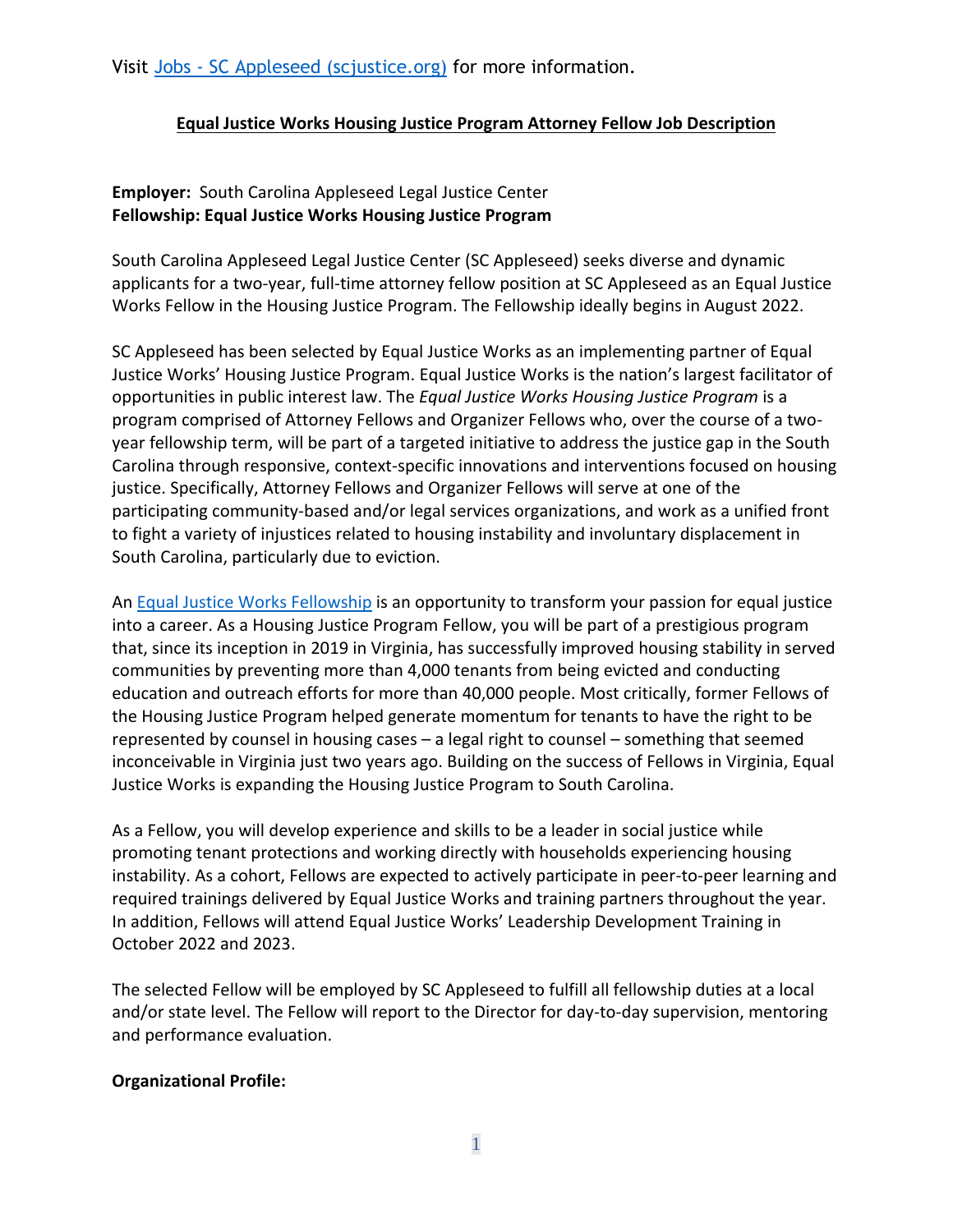South Carolina Appleseed is a nonprofit organization that fights for low-income South Carolinians to overcome social, legal, and economic injustice.

SC Appleseed is a forceful and respected advocate for low-income South Carolinians on issues such as health care, immigration, reentry, housing, education, hunger, public benefits, domestic violence, and consumer issues.

SC Appleseed is dedicated to effecting systemic change wherever we can do the most good—in and through the courthouse, legislature, administrative agencies, community, and the media.

For more information: [www.scjustice.org](http://www.scjustice.org/)

### **Fellowship responsibilities include**

- Providing systemic relief to residents in Richland County through the creation of a Housing Court to provide representation and specialized attention for those under direct threat of eviction
- Identify specific needs and innovative solutions to the eviction crisis in rural areas across South Carolina.
- Work alongside current SC Appleseed staff on the modernization and improvement of a myriad of other housing and eviction related policies at the state level.
- Work alongside SC Appleseed's many partner organizations in the region and statewide to gain invaluable experience ranging from direct representation to policy advocacy, with direct support from the experienced legal staff on our team.
- Actively contributing to and participating in Housing Justice Program cohort activities (resource exchanges; mandatory webinars and conference calls; and training events, including Equal Justice Works Leadership Development Training in fall 2022 and 2023).
- Exercising leadership competencies as an Equal Justice Works Fellow.
- Contributing to required programmatic reporting and overall program evaluation.

### **Qualifications**

Candidates will possess the following qualifications:

- Licensed to practice law in South Carolina*.*
- Commitment to social justice
- Excellent writing, communication, interpersonal, and organizational skills
- Strong oral and negotiation skills, and the ability to work as a team member
- Prior experience in managing independent projects or assignments
- Experience with delivering training and presentations a plus
- Diverse economic, social, and cultural experiences and a second language are preferred
- Law school clinic, externship, summer, or other relevant practice experience